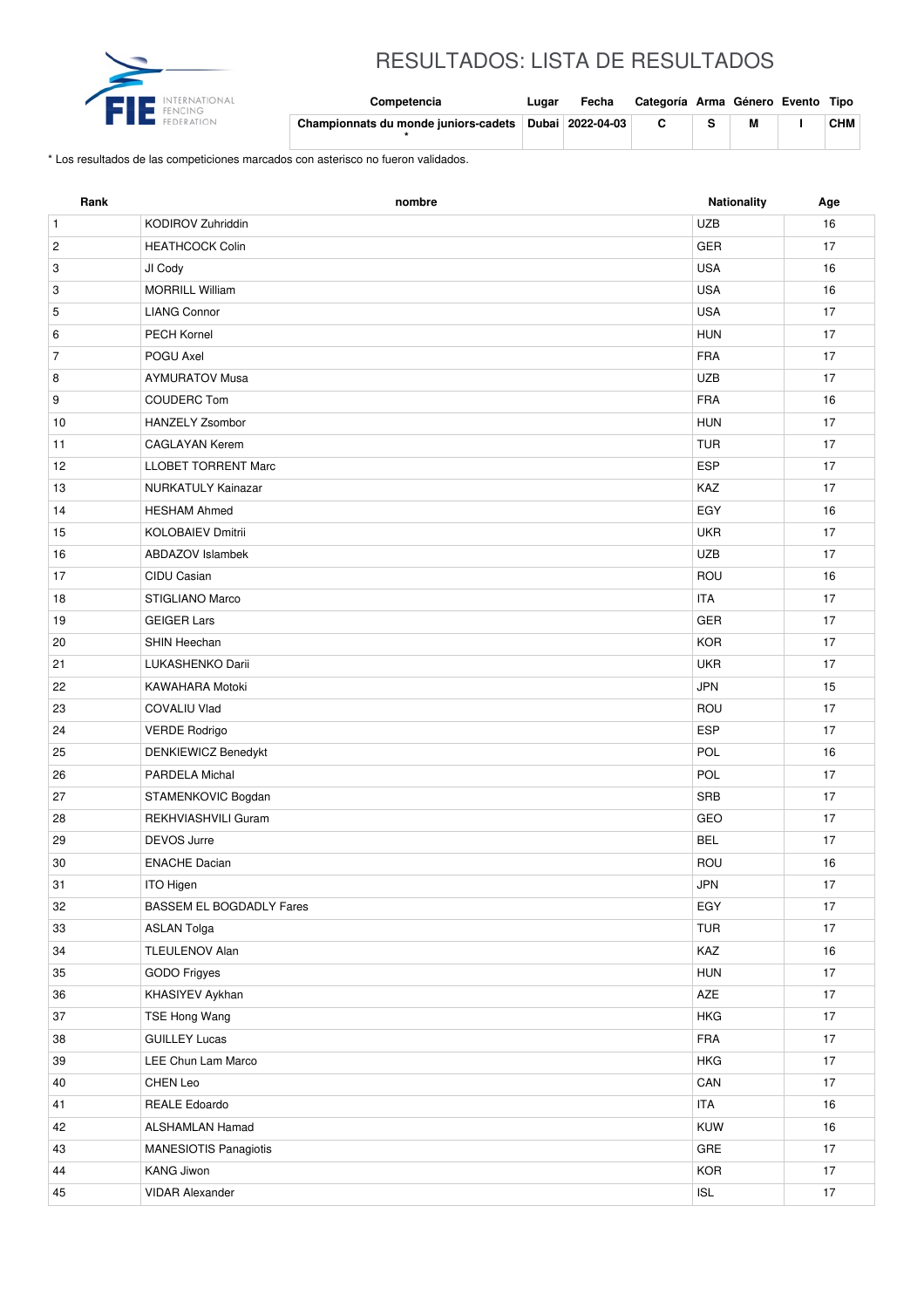**Rank nombre Nationality Age** 46 ARUTA Antonio in the control of the control of the control of the control of the control of the control of the control of the control of the control of the control of the control of the control of the control of the con 47 WOODWARD Zachary GBR 17 48 GODARA Nischay 17 Assume that the Pak Lam Hugo the Second Second Second Second Second Second Second Second Second Second Second Second Second Second Second Second Second Second Second Second Second Second Second Second Second Second Second 50 GOSPODINOV Nikola **BUL 15** 51 HIYAMA Ryuki GBR 17 52 BUCHMANN Finn 16 and 50 and 50 and 50 and 50 and 50 and 50 and 50 and 50 and 50 and 50 and 50 and 50 and 50 53 SAGARDI DIAZ David **ESP** 16 54 LAISHRAM Moramba **IND** 16 55 AUDENAERT Sil BEL 16 AUDENAERT Sil BEL 16 AUDENAERT SIL BEL 16 AUDENAERT SIL BEL 56 GENKOV Aleksander 17 57 PINZON GUERRA Alejandro **COL 17** PINZON GUERRA Alejandro **COL 17** 58 ABDULKAREEM Mohammed **ABDULKAREEM Mohammed** ABOULKAREEM Mohammed **ABOULKAREEM Mohammed** ABOULKAREEM Mohammed ABOULKAREEM Mohammed ABOULKAREEM MOHAMMED ABOULKAREEM MOHAMMED ASSAULT ASSAULT ASSAULT ASSAULT ASSAULT ASSAULT 59 HENDRIKS Jasper NED 17 60 ONG Isaac Shao En SGP 17 61 ALMUTAIRI Ziyad 17 ALMUTAIRI Ziyad 17 ALMUTAIRI Ziyad 17 ALMUTAIRI Ziyad 17 ALMUTAIRI Ziyad 17 ALMUTAIRI Ziyad 61 KHODIR Yassin EGY 17 63 KUSAK Oskar Roman and the second second service in the second service of the service in the service of the service of the service of the service of the service of the service of the service of the service of the service 63 WANG Charles **CAN 16** WANG Charles CAN 16 WANG CHARLES AND THE CAN 16 WANG CHARLES AND THE CAN 16 WANG CHARLES AND THE CAN 16 WANG CHARLES AND THE CAN CHARLES AND THE CAN CHARLES AND THE CAN CHARLES AND THE CAN CHARLES 65 RODRIGUEZ Roel 2008 RODRIGUEZ Roel 2008 RODRIGUEZ ROEL 2008 RODRIGUEZ ROEL 2009 ROEL 2009 ROEL 2009 ROEL 2009 ROEL 2009 ROEL 2009 ROEL 2009 ROEL 2009 ROEL 2009 ROEL 2009 ROEL 2009 ROEL 2009 ROEL 2009 ROEL 2009 ROEL 2009 65 LEOTON Guy Georgios Carrier and the Carrier and the Carrier and the Carrier and the Carrier and the Carrier and the Carrier and the Carrier and the Carrier and the Carrier and the Carrier and the Carrier and the Carrier 67 CACEK Simon CACEX Company of the control of the control of the control of the control of the control of the control of the control of the control of the control of the control of the control of the control of the contro 68 WAGNER Filip the control of the control of the control of the control of the control of the control of the control of the control of the control of the control of the control of the control of the control of the control 69 NYANTEE-ZEIGER Koan CAN 17 70 ZAKUTNII Stanislav UKR 17 71 WEI Josiah Kai Liang 2008 - 2009 - 2010 - 2010 - 2010 - 2010 - 2010 - 2010 - 2010 - 2010 - 2010 - 2010 - 20<br>SGP 2010 - 2010 - 2010 - 2010 - 2010 - 2010 - 2010 - 2010 - 2010 - 2010 - 2010 - 2010 - 2010 - 2010 - 2010 - 2 71 CERASI Liam IRL 17 73 KRAL Lumir 15 November 2012 15 November 2013 15 November 2013 15 November 2013 74 ASSYLBEKOV Sultan KAZ 17 The Research HEATH Thomas **Figure 17** The Research of the Second 17 The Research of the Second 17 Thomas **GBR** 17 76 ALAMMARI Husain KUW 17 TAN Marcus Maximilian SGP 16 and the United States of the United States of the United States of the United States of the United States of the United States of the United States of the United States of the United States of 78 KUPELI Adem Doruk TUR 17 79 PREDARIS Vasileios **GRE** 17 80 PATTO Erico il controllato di un segundo di un segundo di un segundo di un segundo di un segundo di un segundo di un segundo di un segundo di un segundo di un segundo di un segundo di un segundo di un segundo di un segu 81 DANNEELS Birgen BEL 17 81 UEYAMA Ietetsu Allen 17 83 JADEJA Dharmrajsinh Kiritsinh Indiana and a shekara ta 17 an ann an t-Indiana ann an t-Indiana ann an 17 an 17 an 17 an 17 an 17 an 17 an 17 an 17 an 17 an 17 an 17 an 17 an 17 an 17 an 17 an 17 an 17 an 17 an 17 an 17 84 SHI Oscar AUS 16 85 AL HASHEM Ali **AL HASHEM Ali KSA 16 AL HASHEM Ali** KSA 16 AL HASHEM Ali KSA 16 AL HASHEM Ali KSA 16 AL HASHEM A 86 PALAKAWONGSE NA AYUTTHAYA Peam **THA 17** THA 17 87 ILIFFE Daniel **AUS 14** 88 CHIERIGHINI Lorenzo **BRA 17** 88 LEE Aidan Jared Marcus **14** LEE Aidan Jared Marcus **MAS** 14 88 BEN MANSOUR Mohamed Dhia **BEN MANSOUR Mohamed Dhia** TUN 17 91 RAMOS Rafael BRA 17 92 TEH Zi Hao Massachusetts and the second service of the service of the service of the service of the service of the service of the service of the service of the service of the service of the service of the service of the 93 ALEBRI Sultan UAE 15 93 LAZAR Alexander Northwestern Australian States and AUT 17 (17 Metal 17 Metal 17 Metal 17 Metal 17 Metal 17 Metal 17 Metal 17 Metal 17 Metal 17 Metal 17 Metal 17 Metal 17 Metal 17 Metal 17 Metal 17 Metal 17 Metal 17 Meta

95 PLANCKH Mathias **PLANCKH Mathias** AUT 17